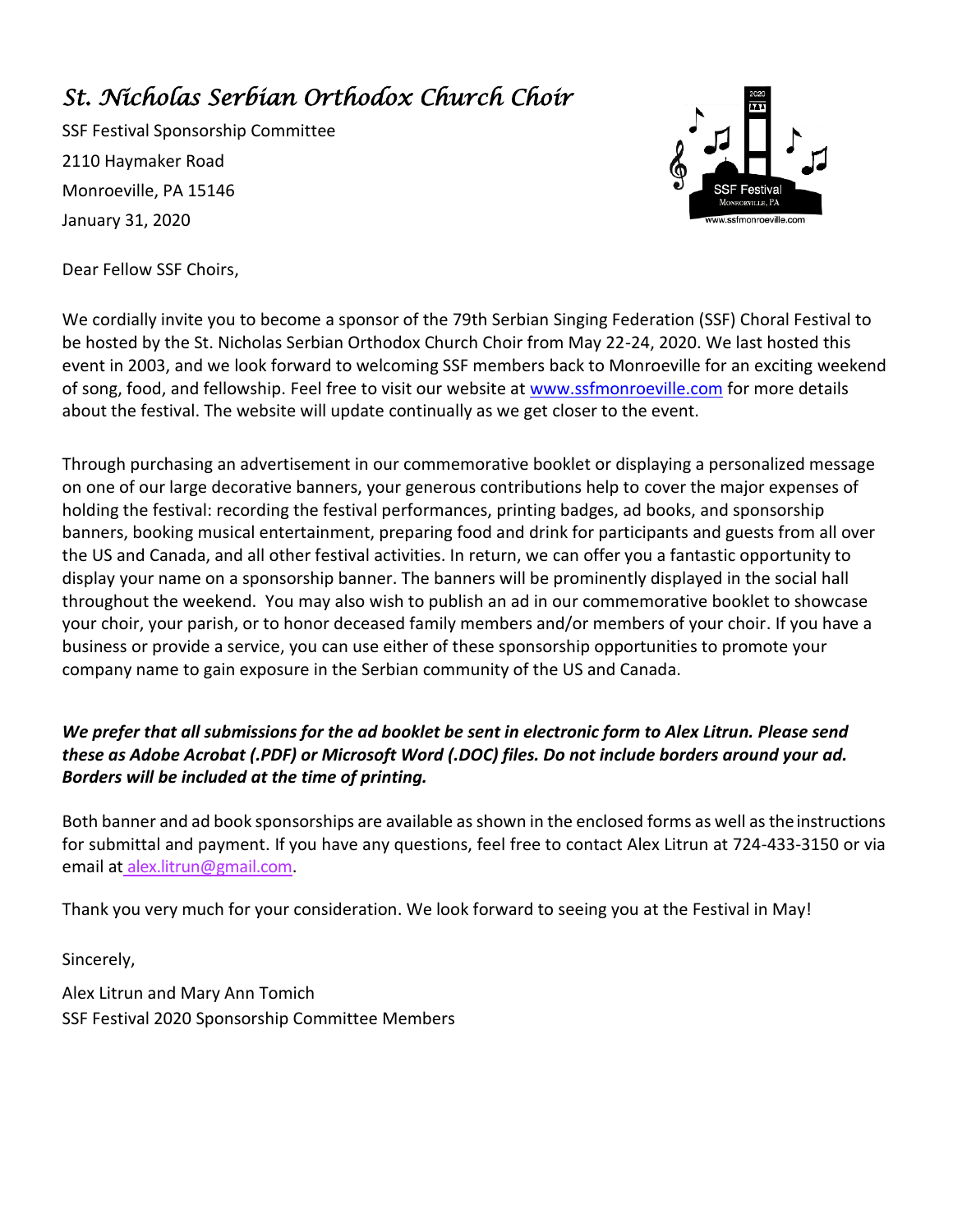

# **Serbian Singing Federation 2020 SSF Festival Ad Book Payment Form**



Dear Sponsors,

Please submit payment for your ad via check by March 22, 2020 to the following address:

SSF Festival Sponsorship c/o Alex Litrun 382 Lemmon Road Latrobe, PA 15650

### **Ad Book Prices**

Full page Ad: \$125.00 Half page Ad: \$75.00 Quarter page Ad: \$40.00 Business card Ad: \$25.00 Supporter: \$10.00

Please find attached my \$ payment for the 2020 Festival Ad Book. Please make checks payable in USD to **St**. **Nicholas Choir Festival.**

| Business, Organization, or                                                                                                                                                                                                     |
|--------------------------------------------------------------------------------------------------------------------------------------------------------------------------------------------------------------------------------|
|                                                                                                                                                                                                                                |
|                                                                                                                                                                                                                                |
|                                                                                                                                                                                                                                |
| Email Address: The Contract of The Contract of The Contract of The Contract of The Contract of The Contract of The Contract of The Contract of The Contract of The Contract of The Contract of The Contract of The Contract of |
|                                                                                                                                                                                                                                |
|                                                                                                                                                                                                                                |

**Deadline for Ads and full payment is March 22, 2020. Please note all payments must be in US Dollars. We appreciate your support and hope to see you at the Festival!**